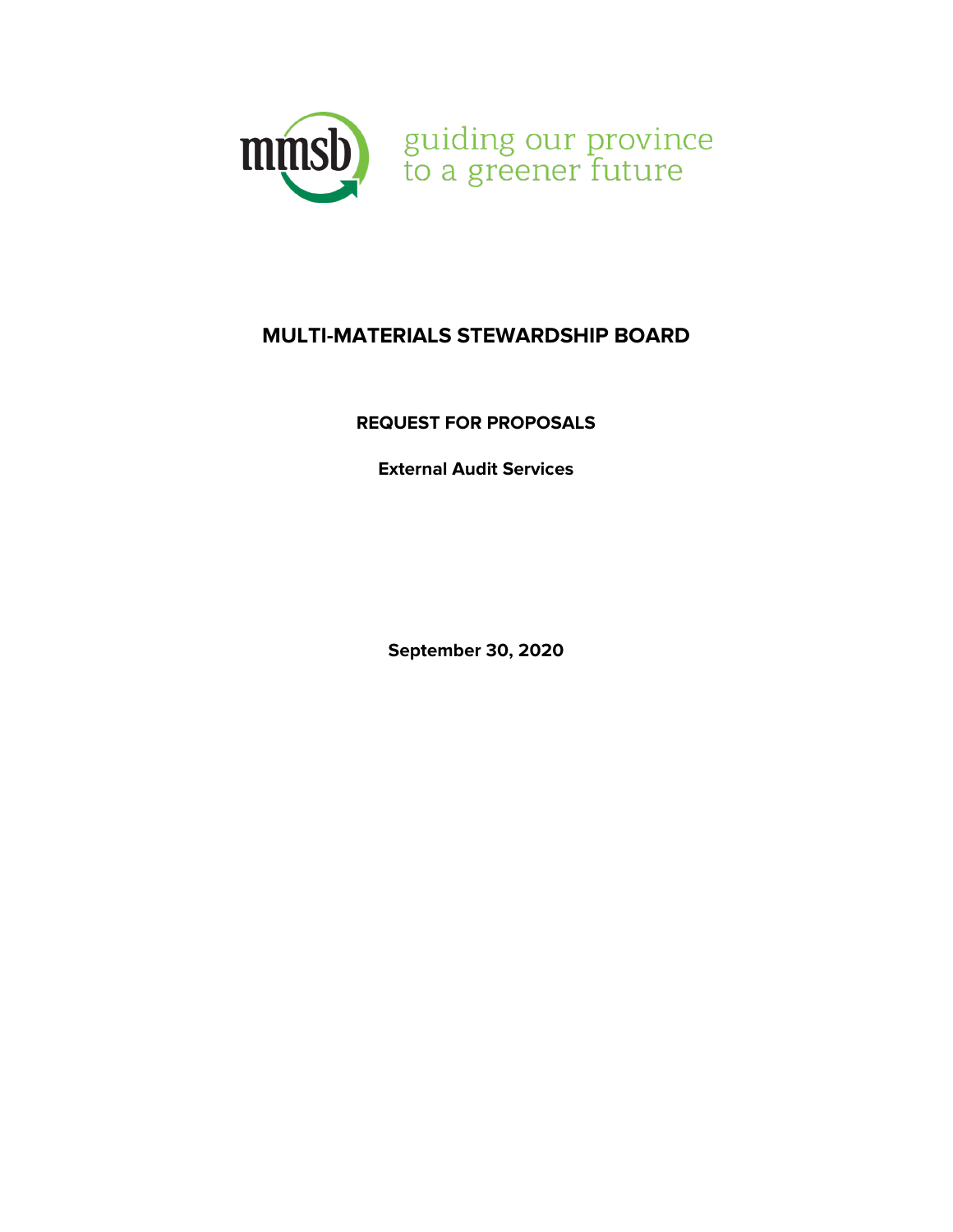|   | <b>TABLE OF CONTENTS</b>                                                                                                                                                                                                             |                                 |  |
|---|--------------------------------------------------------------------------------------------------------------------------------------------------------------------------------------------------------------------------------------|---------------------------------|--|
| A | <b>INTRODUCTION AND SCOPE</b>                                                                                                                                                                                                        | 2                               |  |
| B | <b>SCHEDULE</b>                                                                                                                                                                                                                      | 4                               |  |
| C | <b>EVALUATION CRITERIA</b>                                                                                                                                                                                                           | 4                               |  |
| D | PROPOSAL SUBMISSION REQUIREMENTS                                                                                                                                                                                                     | 4                               |  |
| E | <b>CLOSING DATE AND PROCEDURES FOR SUBMISSION</b><br>OF PROPOSALS<br>Requests for Further Information by Respondents<br>1.                                                                                                           | 5<br>5                          |  |
| F | <b>CONDITIONS</b>                                                                                                                                                                                                                    | 5                               |  |
| G | PROPOSAL OUTLINE<br>Organization Information and Audit Team<br>1.<br>2.<br>Audit Approach and Methodology<br>3.<br>Fees<br>4.<br><b>Industry Related Experience</b><br>5.<br>References<br>6.<br><b>Environmental Responsibility</b> | 7<br>7<br>7<br>8<br>8<br>8<br>8 |  |
|   | 7.<br>Other                                                                                                                                                                                                                          | 8                               |  |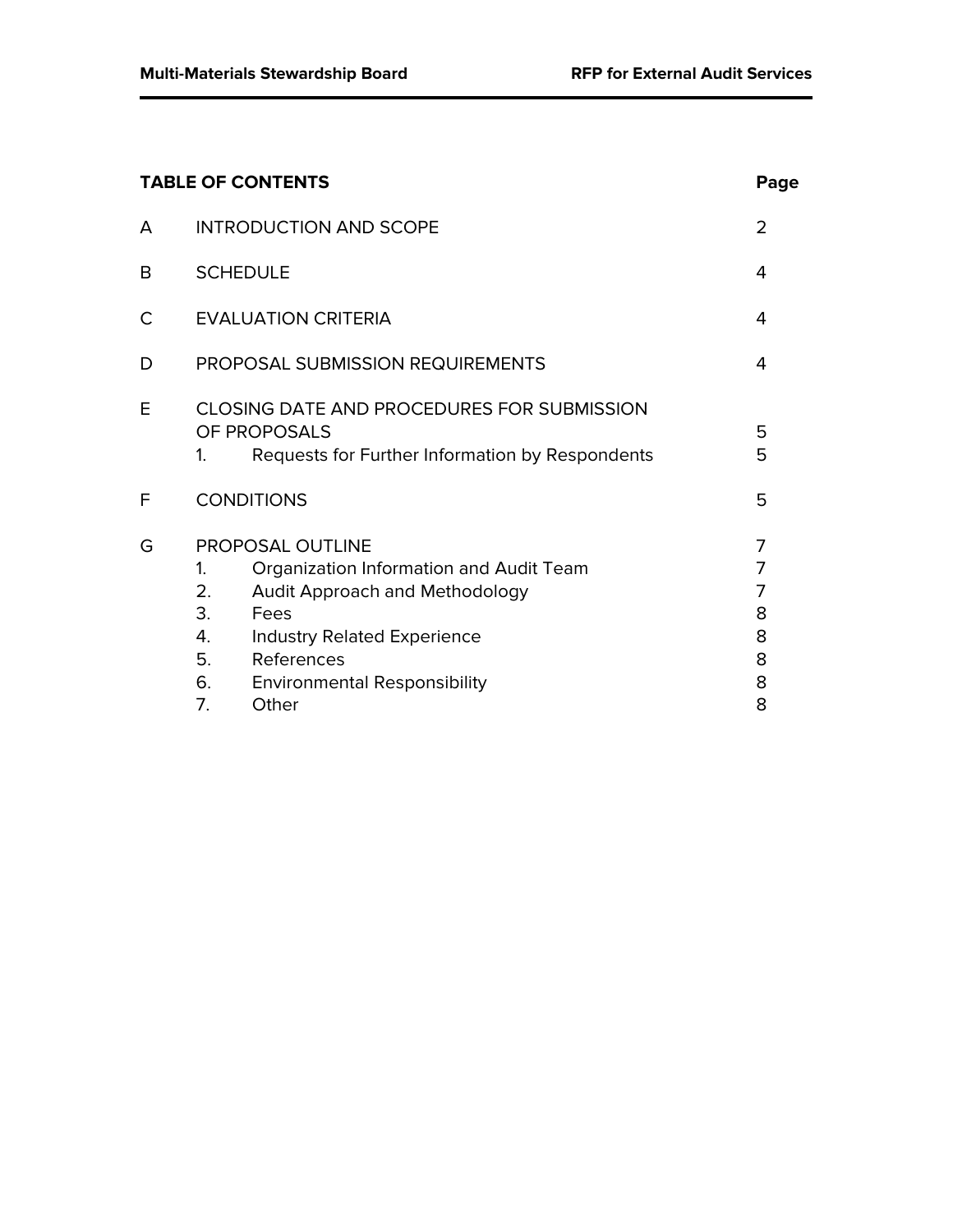## **A INTRODUCTION AND SCOPE**

### **Multi-Materials Stewardship Board Overview**

The Multi-Materials Stewardship Board (MMSB) is a Crown agency of the Government of Newfoundland and Labrador that reports to the Minister of Environment, Climate Change and Municipalities (Minister). Established in 1996, MMSB supports and promotes sustainable waste management on a province-wide basis through the development and implementation of waste diversion programs and public education, in accordance with provincial legislation. The delivery of this mandate is achieved through collaboration with Environment, Climate Change and Municipalities (ECCM), Service NL and third-party contracted service providers such as Green Depot operators, as well as with stakeholders such as regional waste management authorities, municipalities and environmental industry associations. Information on MMSB's mandate, vision and lines of business can be found online at www.mmsb.nl.ca.

### **Governance**

MMSB is governed by a Board of Directors appointed by the Lieutenant Governor in Council. The day-to-day work of MMSB is carried out by management and staff employed by the Board under the direction of a Chief Executive Officer (CEO). Its current corporate structure consists of a head office located in St. John's with 17 professional and administrative employees and a field office located in Mount Pearl with two employees.

As a self-financed Crown Agency, MMSB does not receive funding from the Government of Newfoundland and Labrador. In accordance with provincial legislation, its revenues are derived from deposits applied on the sale of ready-to-serve beverage containers, environmental fees applied on the sale of new highway tires and from the sale of recyclable materials collected through diversion programs.

## **Mandate**

MMSB's mandate is derived from the Environmental Protection Act and accompanying Waste Management Regulations, as well as from the Provincial Solid Waste Management Strategy.

- MMSB supports and promotes modern waste management practices in the province, with a particular focus on waste reduction and recycling, as a means of helping to ensure a clean and healthy environment.
- MMSB supports the implementation of the Provincial Solid Waste Management Strategy through the administration of the Newfoundland and Labrador Waste Management Trust Fund.
- MMSB develops and implements province-wide public education initiatives to promote more progressive waste management practices in Newfoundland and Labrador.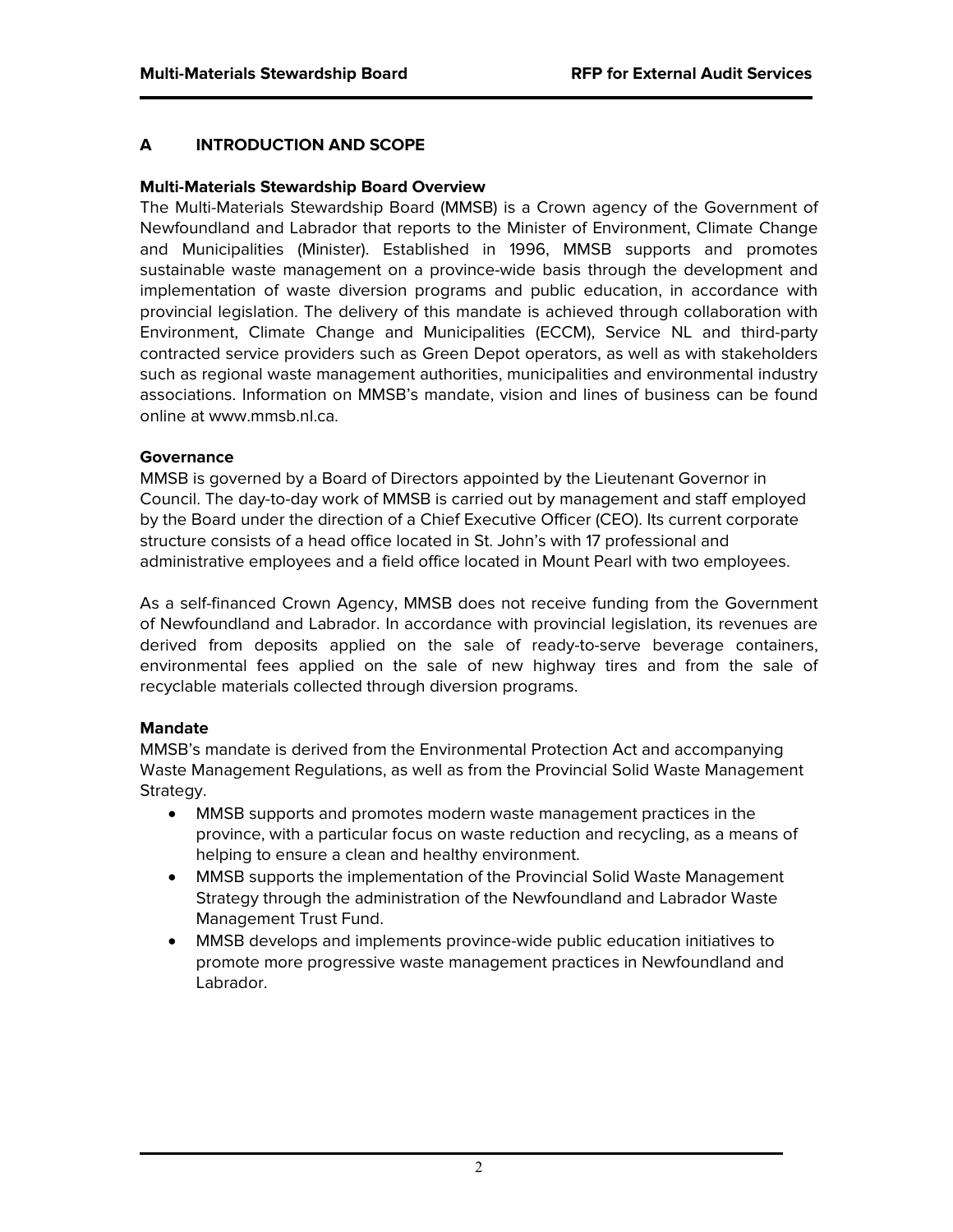### **Financial Systems and Statements**

MMSB utilizes ACCPAC as its financial accounting software including modules for general ledger, payroll, accounts receivable and payable and a customized CRM module which captures and supports transactions related to our programs. Past annual financial statements can be found in our Annual Reports posted online at: [https://mmsb.nl.ca/about](https://mmsb.nl.ca/about-mmsb/corporate-reports/)[mmsb/corporate-reports/.](https://mmsb.nl.ca/about-mmsb/corporate-reports/)

### **Scope**

MMSB is requesting written proposals from audit firms to provide external audit services. The audit must be in accordance with generally accepted auditing standards in order to express an opinion on the fair presentation of MMSB's consolidated financial statements in conformity with generally accepted accounting principles and standards set by the Public Sector Accounting Board (PSAB).

Specifically, services are to include, but are not limited to:

- Completion of the annual financial statement audit for the MMSB Consolidated Financial Statements. Draft statements will be provided by MMSB but final statements and accompanying notes will be completed by the successful proponent.
- Preparation of corporate tax return.
- Meeting with members of management and the Audit Committee at least twice per year to review the proposed audit plan and review the actual audit results or any other matters pertaining to the financial statements such as internal control recommendations.
- Consultation with management to ensure all new or changed reporting requirements and audit standards are communicated and all financial statements prepared by management are in compliance with current reporting requirements.
- In addition, as may be required throughout the year, the successful proponent may be consulted to discuss new issues or questions. These inquiries are infrequent and usually very specific in nature. Any substantial work that may result would not be included in this fee schedule but would be quoted separately.

The audit must be completed within 90 days of MMSB's fiscal year end of March 31. MMSB will provide the successful proponent a complete electronic working paper file with supporting documentation for all asset and liability accounts and comparative analysis against prior year and budget. MMSB staff will be available to assist the auditors in accessing information or providing information as required. MMSB anticipates entering into a 3-year contract with an option to renew annually for an additional 2 years.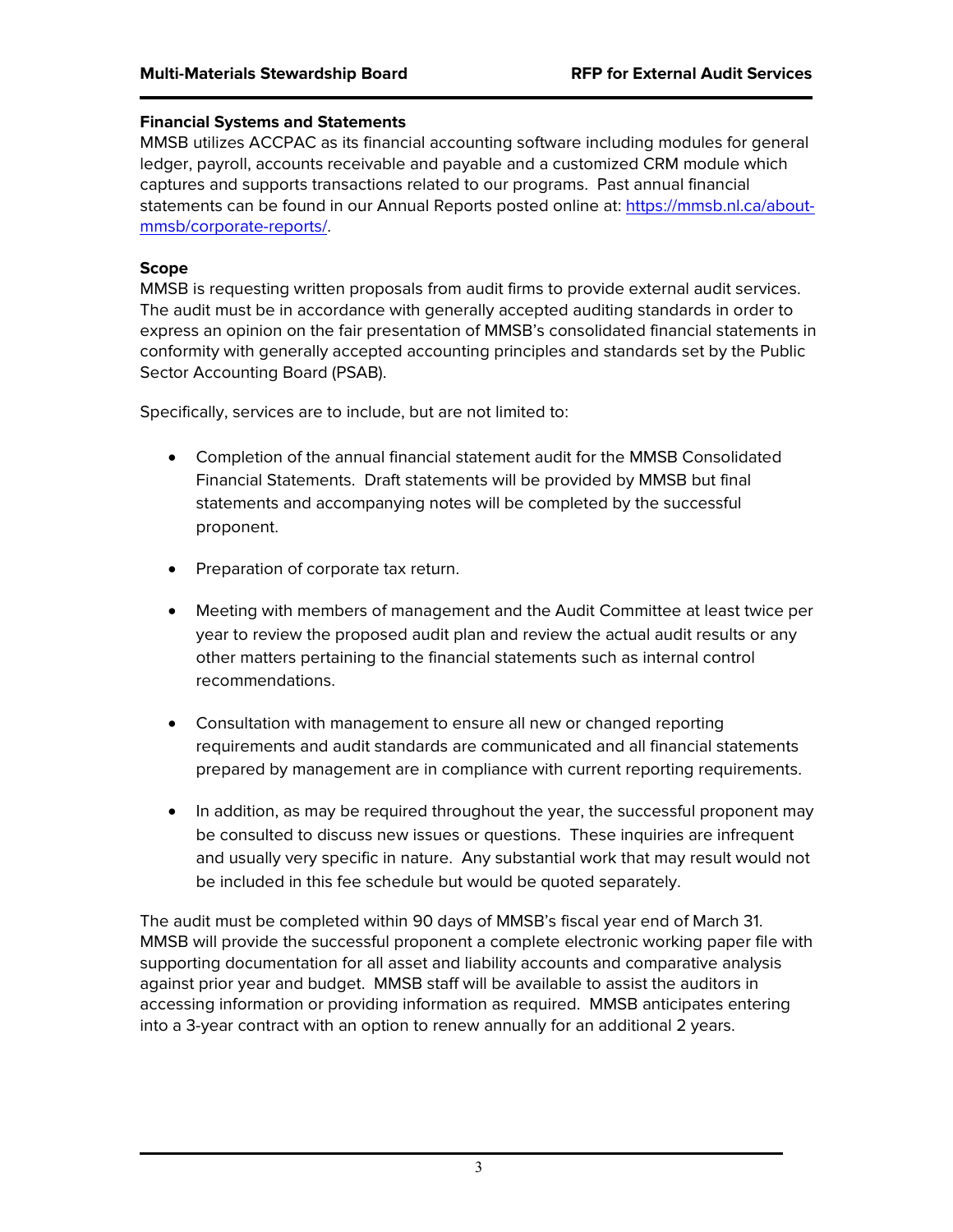## **B SCHEDULE**

The following schedule is anticipated. MMSB reserves the right to change the dates specified in the schedule at any time.

| <b>EVENT</b>                          | <b>DATE</b>                          |
|---------------------------------------|--------------------------------------|
| Release of Request for Proposal       | October 2, 2020                      |
| <b>Question Submission Deadline</b>   | October 16, 2020                     |
| <b>Proposal Submission Deadline</b>   | October 23, 2020                     |
| Evaluation Period                     | October 30, 2020                     |
| Notification to Successful Respondent | Upon Board Approval (November, 2020) |

## **C EVALUATION CRITERIA**

The following criteria will be used to evaluate all proposals:

| <b>Criteria</b>                         | %  |
|-----------------------------------------|----|
| Organization Information and Audit Team | 15 |
| Audit Approach and Methodology          | 30 |
| Fees                                    | 35 |
| <b>Industry Related Experience</b>      | 10 |
| References                              | 5  |
| Environmental Responsibility            | 5  |
|                                         |    |

## **D PROPOSAL SUBMISSION REQUIREMENTS**

Respondents in their submission shall fully address each and every evaluation criterion as outlined above in accordance with the description in section C and section G of this Request for Proposal, supplemented by additional information deemed to be relevant by the respondent to provide a full and complete understanding by MMSB of the proposal and its merits.

Each proposal should include the name, title, e-mail address, and telephone number of one individual who may be contacted in the event further clarification of the proposal is required.

Ensure the proposal is submitted with the instructions contained in section E of this Request for Proposal. Ensure the proposal is signed by a corporate official with the authority to do so.

Ensure all addenda to this Request for Proposal are signed and submitted with the proposal.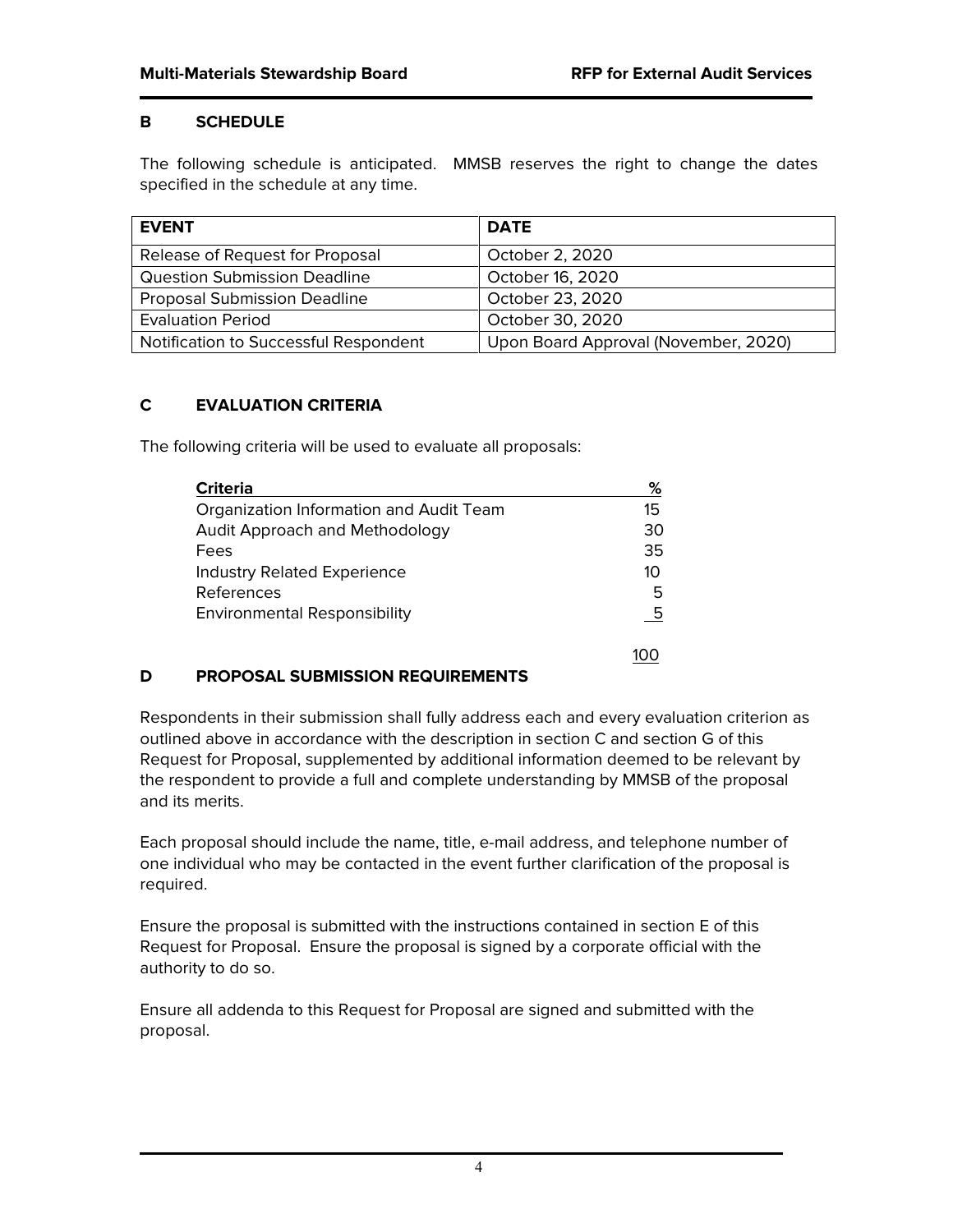### **E CLOSING DATE AND PROCEDURES FOR SUBMISSION OF PROPOSALS**

Respondents shall submit their proposal by electronic mail to both of the following addresses and received no later than 4 p.m., Newfoundland Daylight Savings Time on October 23, 2020 with the subject "CONFIDENTIAL Response to RFP External Audit":

### [gandrews@mmsb.nl.ca](mailto:gandrews@mmsb.nl.ca) [jtuff@mmsb.nl.ca](mailto:jtuff@mmsb.nl.ca)

The submission shall be duly signed by an authorized and responsible officer of the firm making the submission.

Submissions received will be opened and verified by two MMSB representatives by video recording. Submissions received following the closing date and time shall not be accepted or considered.

## 1. **Requests for Further Information by Respondents**

Requests for clarification or additional information pertaining to this Request for Proposal will be accepted in writing on or prior to October 16, 2020 by email at the following address no later than 4:00 PM Newfoundland Standard Time:

> Ms. Gillian Andrews, CPA, CA E-mail: gandrews@mmsb.nl.ca

To ensure consistency and quality in the information provided to proponents, MMSB will provide, by way of amendment to this RFP document in the form of an addendum to all proponents who have requested the RFP documents, any further relevant information with respect to inquiries received in writing without revealing the source of those inquiries. No interpretations or explanations shall be considered part of this RFP document or shall be binding unless issued as addenda in writing.

## **F CONDITIONS**

Respondents are advised that all responsibilities, costs, risks and expenses arising from or in relation to the contemplation, participation, preparation and submission of a proposal, or in the provision of further information in connection with this Request for Proposal by it or any other party, or in respect of the negotiation of an acceptance contract with MMSB, shall be borne entirely and solely by the respondent. MMSB and its employees, officers and directors shall neither have nor incur any liability towards any respondent or party which incurs any costs, liabilities or damages in the consideration of, or in the making of a submission, or in the negotiation of an acceptance contract, pursuant to this Request for Proposals.

Notwithstanding any statement to the contrary in this Request for Proposal, MMSB reserves any and all rights not to proceed further following the release of the Request for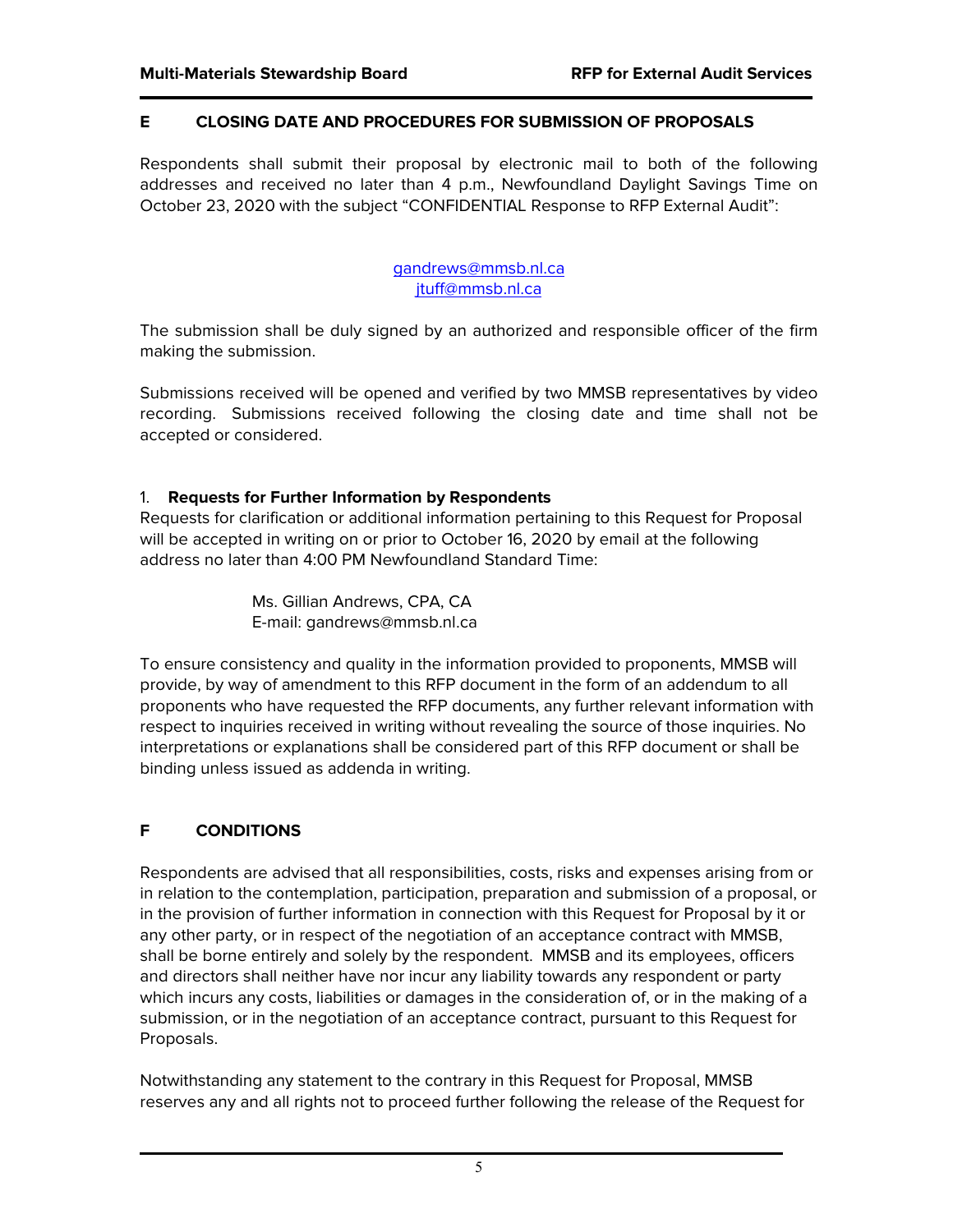Proposal or to cancel the process at any time thereafter. Furthermore, MMSB shall not be bound to accept the lowest-cost proposal or to consider, evaluate or accept any proposal whatsoever and may choose or reject any or all proposals which it receives in response to this Request for Proposal at its sole and absolute discretion. In any of these circumstances, MMSB and its employees, officers and directors shall neither have nor incur any liability towards any respondent or party for any claims, whether for costs or damages, and whether incurred by the respondent or party in preparing its submission, providing additional information and clarification requested by MMSB, or negotiating an acceptance contract with MMSB, including any loss of anticipated profit in connection with this Request for Proposal, or for any other matter whatsoever.

This Request for Proposals requires the provision of a number of submissions, acknowledgments and warrants, and failure to provide any or all of the required submissions, acknowledgments or warrants may result in the rejection of the proponent's proposal in its entirety.

By submission of a proposal, a respondent agrees that MMSB reserves the right to discuss the proposal with the respondent following the closing date and to request clarification or additional information from the respondent, as may be required by MMSB to fully and properly evaluate its submission. MMSB also reserves the right to negotiate the detailed terms and conditions of an acceptance contract with the successful respondent.

While MMSB has used considerable effort and care to ensure that any statements or information in this Request for Proposal is accurate, and will continue such effort and care in response to any inquiries related thereto, the information is supplied solely as a guideline for the use of respondents. Nothing in this Request for Proposal, or in any response to any inquiries related thereto, is intended to relieve respondents from forming their own opinions and conclusions with respect to the matters addressed in this Request for Proposal. Any person making use of, or relying on, this information for any purpose, does so solely at their own risk, with no warranty or guarantee of accuracy, expressed or implied, by MMSB.

MMSB reserves the right to modify the terms of this Request for Proposals at any time in its sole discretion through a written addendum. Any such changes will be made available to all registered proponents in accordance with the provisions outlined in Section E(1) of this Request for Proposals.

All proposals submitted to and received by MMSB shall be accorded confidential treatment by MMSB, subject to the application of the Access to Information and Protection of Privacy Act and/or an order from a Court of competent jurisdiction in the Province of Newfoundland and Labrador or Canada.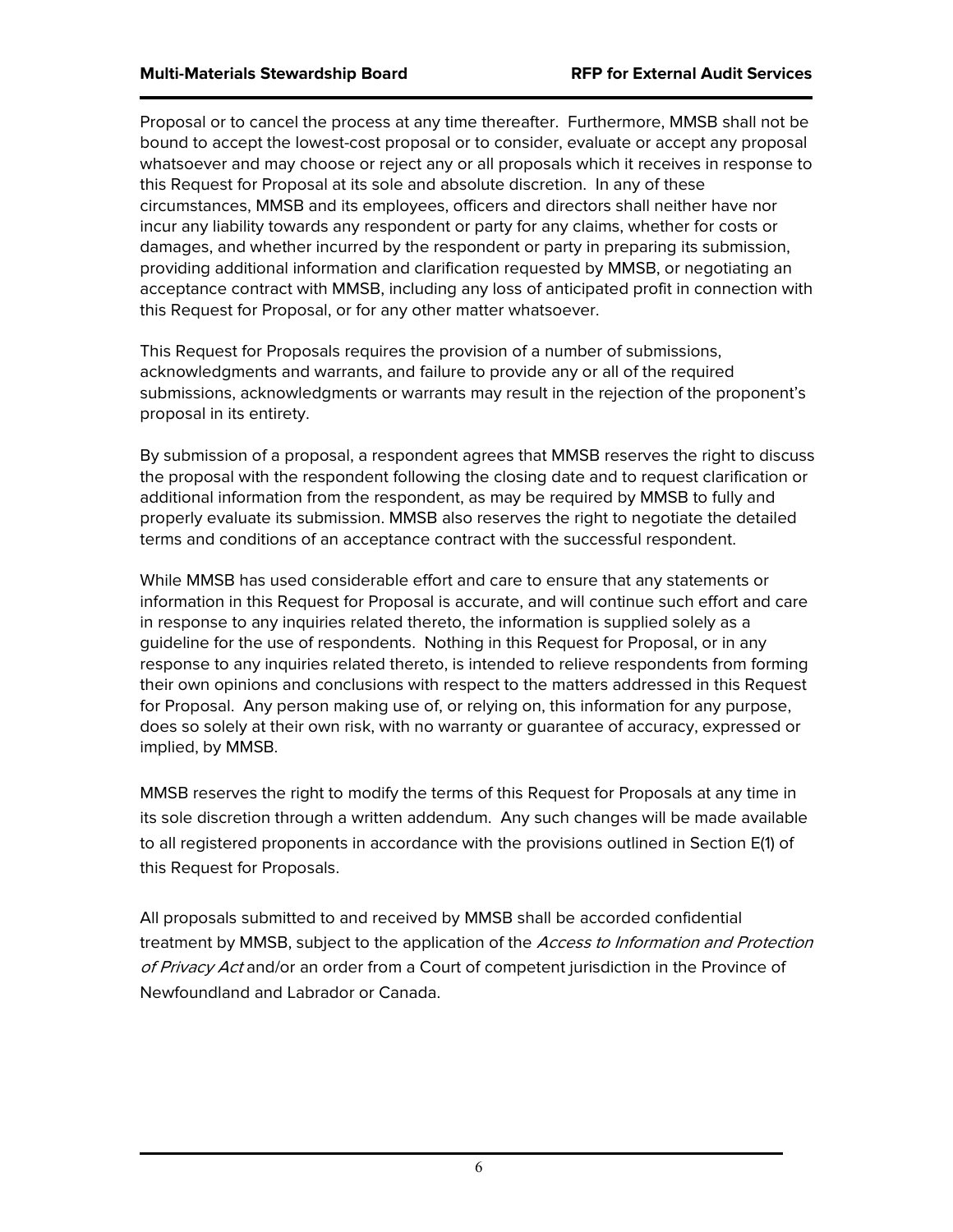### **G PROPOSAL OUTLINE**

The information requested below will form the basis of proposals. Respondents must refer to the numbered section from this part of the Request for Proposals and specifically respond to each item. Failure to include all required information in the manner outlined may result in disqualification of your proposal.

### **1. Organization Information and Audit Team (15%)**

- 1.1 Provide the following general background information:
	- legal name
	- business address
	- telephone number
	- lead partner name, phone number and email address
	- contact name, phone number and email address for proposal
	- information on your firm, the services it provides, and access to local resources (and national if appropriate) that will be available
- 1.2 Provide the details of the staff who will be assigned to the MMSB account and their proposed role. Please also include a summary of each team member's pertinent experience and expertise related to auditing government agencies, relevant certifications and their current position in your firm and their proposed role on the MMSB engagement.

### **2. Audit Approach and Methodology (30%)**

- 2.1 Include your understanding of the work to be completed, describing the audit approach, methodologies employed and your ability to complete the required work within the time frame specified.
- 2.2 Describe your ability to provide services that may be required periodically including PSAB, commodity taxes, US withholding taxes etc.
- 2.3 Describe how your firm remains informed on emerging issues and how you would share this knowledge and expertise with MMSB.
- 2.4 Describe your general approach on client relationship management. This should include how you intend to communicate on identified areas of weakness in internal control or other areas of concern you may identify during the audit and how you approach issue or conflict management.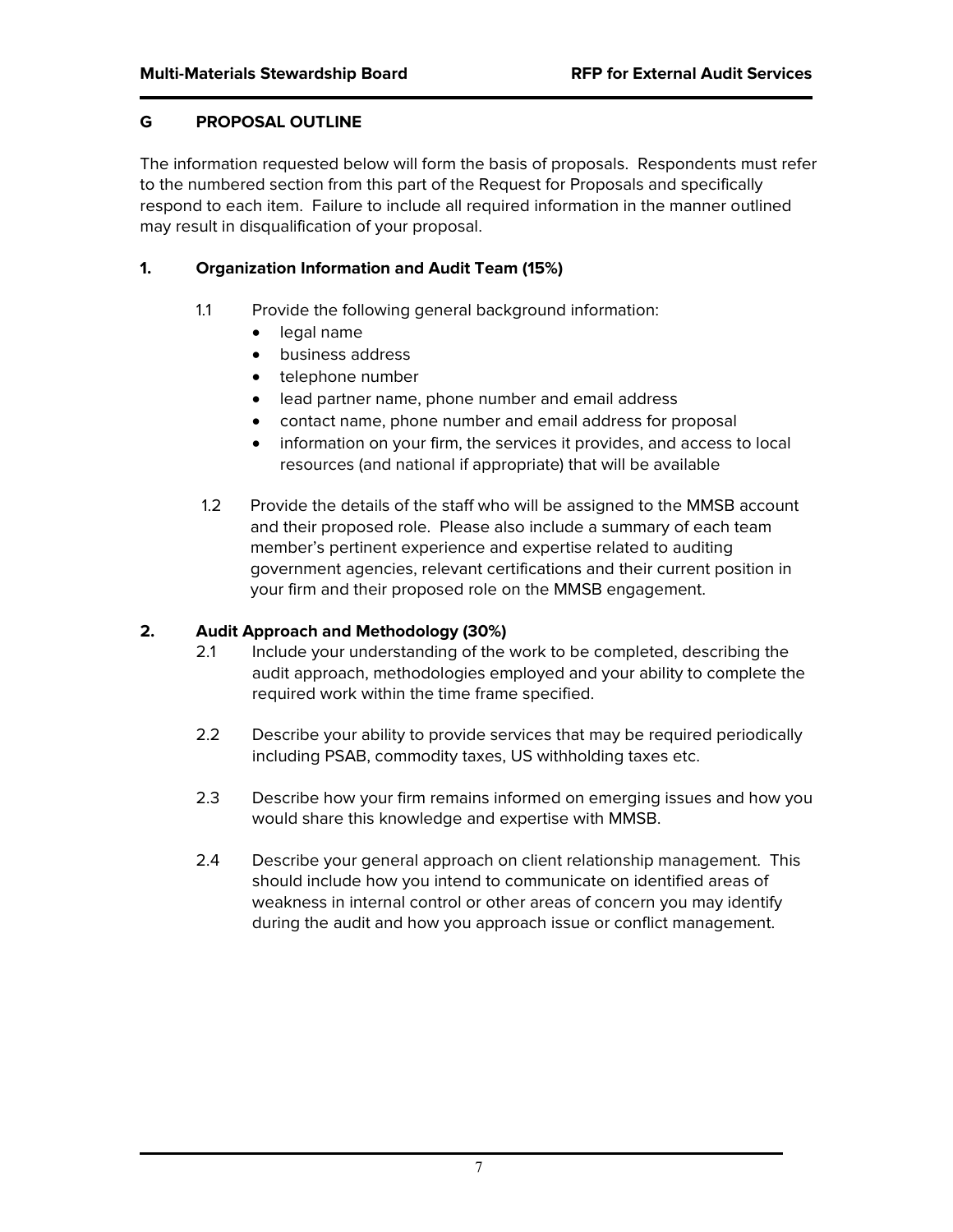## **3. Fees (35%)**

3.1 Respondents must provide a complete fee structure including:

| <b>Fiscal year</b>                    | 2021 | 2022 | 2023 | $2024**$ | 2025** |
|---------------------------------------|------|------|------|----------|--------|
| <b>Total Fees</b>                     |      |      |      |          |        |
| <b>Hourly Rate for additional</b>     |      |      |      |          |        |
| services by level (please specify)    |      |      |      |          |        |
| <b>Other Charges (please specify)</b> |      |      |      |          |        |
| ** 2 year renewal option              |      |      |      |          |        |

## **4. Industry Related Experience (10%)**

4.1 Provide your firm's experience/expertise in providing auditing services to provincial government departments, crown corporations and other corporations similar in size or nature to MMSB.

## **5. References (5%)**

- 5.1 Provide reference for two audit clients preferably from other government agencies. Please include names, phone numbers, addresses and summary of service provided.
- 5.2 Please contact the individuals used for references and confirm availability and willingness to participate in a telephone reference call.

## **6. Environmental Responsibility (5%)**

6.1 Respondents are asked to demonstrate their corporate commitment to environmental sustainability and provide information on efforts their organization is making.

### **7. Other**

- 7.1 Ensure the proposal is submitted with the instructions contained in Section E of this RFP. Ensure the proposal is signed by a corporate official with the authority to do so.
- 7.2 Ensure all addenda to this RFP are signed and submitted with the proposal.
- 7.3 Please note if there any known current or anticipated conflicts of interest.
- 7.4 State in detail the professional liability coverage maintained.